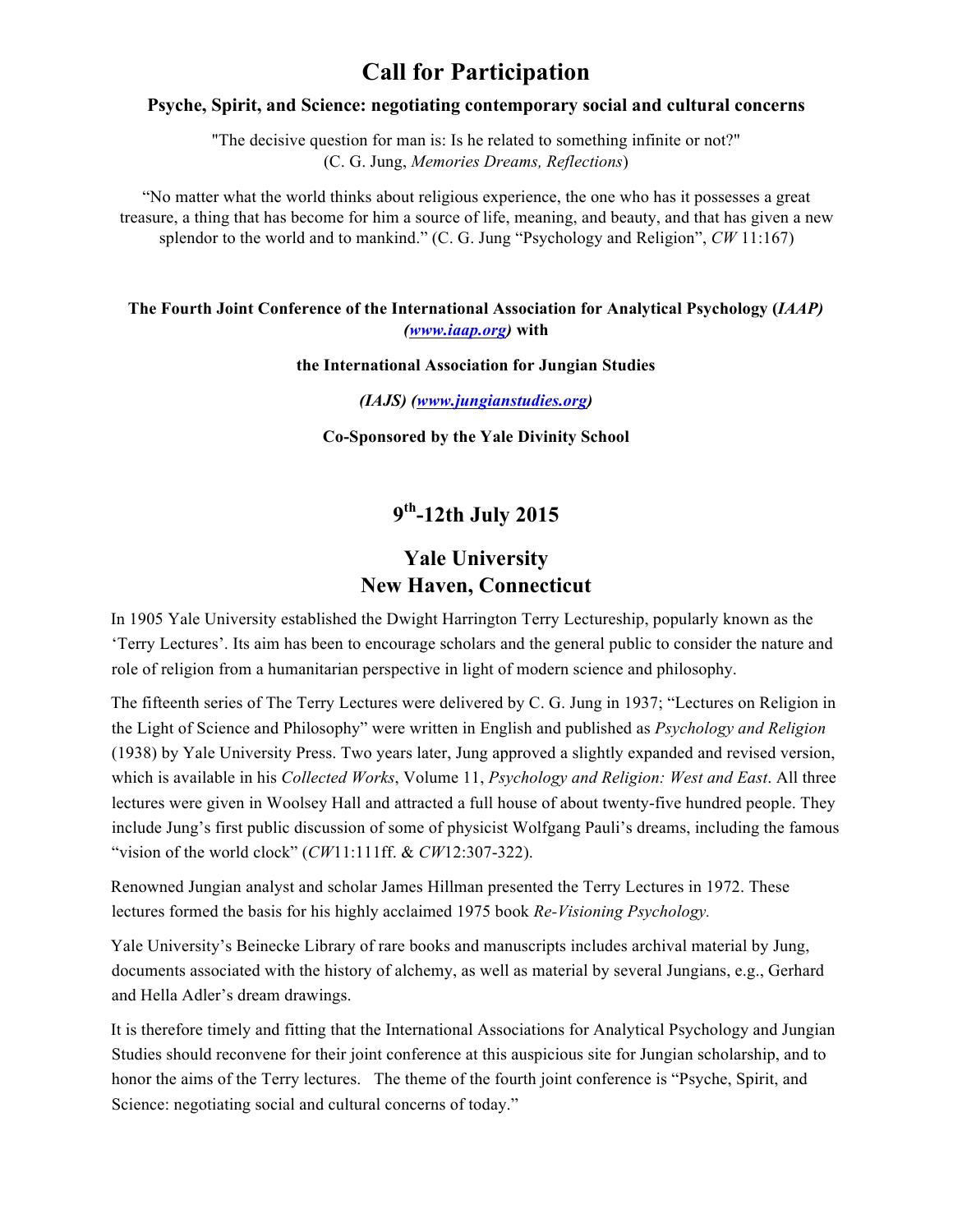### **Conference Theme and Objectives**

This conference seeks to assess, extend, and revise Jung's original insights into the relationship between religion and psyche. Arguably, the world in which we find ourselves has become increasingly complex in the 53 years since Jung's death. In the face of a host of emerging crises, from the resurgence of ethnic and religious violence, to economic and ecological disasters, the need for orientation and a stable inner life as facilitated by the 'religious function', as Jung called it, is as pressing as ever. Yet, how are we to make sense of this religious function in light of our increasing reliance on external mechanisms of orientation, such as the development of digital technology, and discoveries or revelations in the name of 'science'? Must we revise the notion of Jung's religious function for our increasingly global society of multi-faith and multiculturalism? Can soul inhabit our society today? What is the current state of the Anima Mundi? How can contemporary understandings of spirituality from the perspective of analytical psychology offer new pathways for meaningful life in the  $21<sup>st</sup>$  century?

In addition to these broad questions, we welcome subjects in and related to the following areas.

- Ecology and Mental Health
- Religious, scientific and ethical experience within clinical work
- Peace-keeping and international relations.
- Negotiating social, economic, ecological disasters
- Relationships (and lack of relations) with the infinite
- The limits of our existence and boundaries of psyche
- Religious experience in contemporary life

### Languages

English will be the official language of the conference. Proposals, if accompanied by an English translation, will also be considered in the following languages: German, French, Italian, Spanish and Portuguese. The Program Committee regrets, however, that prohibitive costs prevent us from being able to offer simultaneous translation at the conference. Therefore all interested participants are urged to translate their papers into English or at least to provide the main points in English, for example, in a PowerPoint presentation.

### How to offer a contribution

The Program Committee welcomes proposals for research papers (single, joint or multi-authored), round tables, panels, workshops, poster sessions, artistic presentations, which explore the conference theme. You are invited to submit a proposal in English, or in one of the other languages listed, and in no more than 300 words. With your proposal please include the following information:

- Full name (including title if applicable)
- !! Full mailing address and email address
- !! Contact telephone numbers with international dialing code
- !! Institution (professional body or university) including position or membership
- !! If a candidate or trainee in a clinical training program, indicate which training body
- !! If a student, indicate whether you are a Masters or Doctoral student (both welcome)